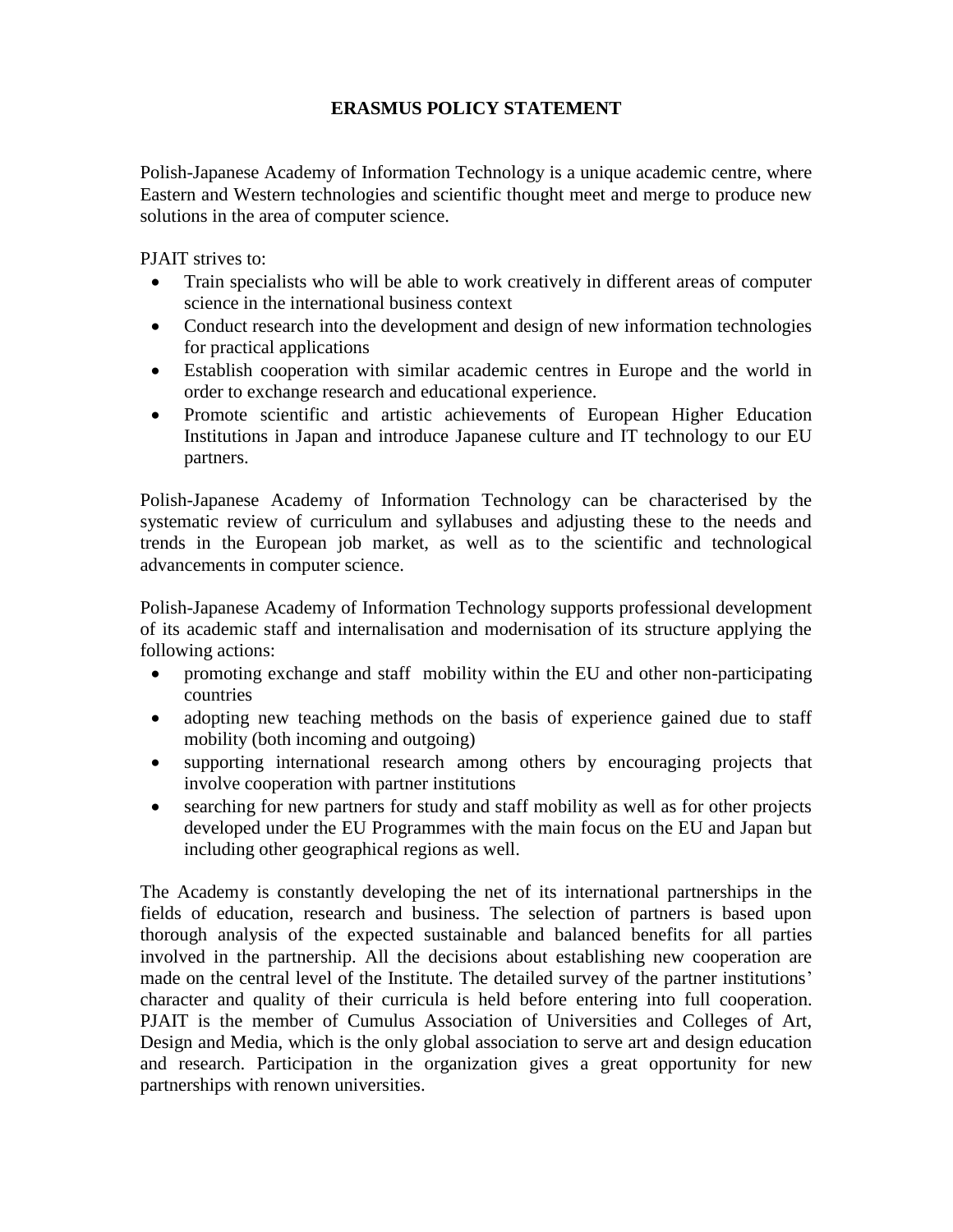PJAIT also actively promotes students' mobility by:

- Establishment of an undergraduate programme for IT and Art studies taught exclusively in English. This programme is suitable for incoming students from partner universities. It ensures better integration of Polish and foreign students.
- Providing good support for the programme taught in English by stocking the library with the latest publications to be used by English-speaking students.
- Promotion of language education. Courses of English are obligatory for all students, courses of French, German, Spanish and Japanese are offered as electives. Students going to Italy or Spain are provided with self-study materials to enhance their language knowledge. PJAIT is also the Official Examinations Centre for LCCI and is a unique examination center in Poland for Japanese Language Proficiency Test.
- Promotion of Japanese language and culture. The aim is not only education in the target language but sensitizing students to other cultures, lifestyles, customs and beliefs, thus fighting discrimination and prejudice.
- Recognition of study and mobility period abroad.
- Establishment of the ECTS system.
- Comprehensive administrative support for incoming and outgoing students.
- Advisory service for incoming and outgoing students on academic matters.
- Arranging the mentoring system which involves Polish students acting as mentors to their incoming European (and non-European) colleagues.
- Making the school facilities easily accessible for the disabled.
- Offering undergraduate study program conducted in English also through the Internet (e-studies).
- Promoting Erasmus+ activities by current and past participants, for example by providing website space for blogs, photologs, opinion exchange forum, inviting them to meetings with other students etc.
- Promoting mobility activities during Open Days.

The authorities of the Polish-Japanese Academy of Information Technology pay special attention to ensure high quality of activities related to academic mobility implemented under the mobility projects. That involves particularly:

- 1. The preparation and continuing revision of the general curriculum and the ECTS catalogue to ensure the best and most up-to-date academic offer.
- 2. Constant monitoring of the quality of tuition.
- 3. Assistance offered to incoming students and academic staff in finding accommodation and other issues.
- 4. Provision of local mentors to help arrange study and leisure.
- 5. Monitoring of the levels of satisfaction and performance of participants in the mobility programmes, both incoming and outgoing.
- 6. High quality language education.
- 7. Careful selection procedures to ensure that outgoing students and staff meet the highest academic standards of achievement.
- 8. Providing distant learning opportunities for students who cannot attend regular classes.
- 9. Special arrangements and facilities for students with impaired mobility.
- 10. Launching new Faculties and/or modes of studies held in English language.